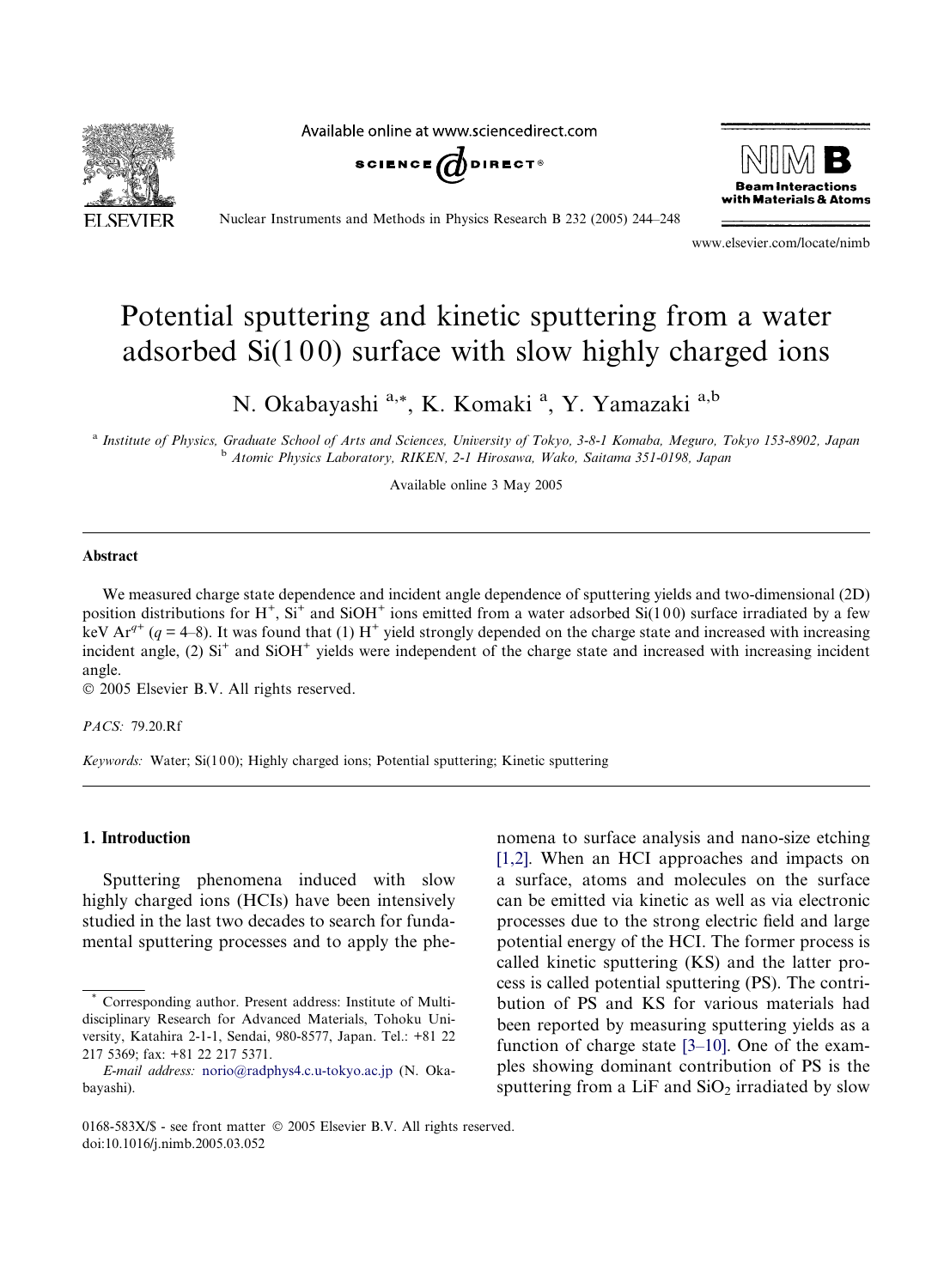HCI [\[7,8\].](#page-4-0) Recently, another sputtering model was proposed for insulating surfaces, where PS was combined with KS leading to effective secondary particle ejection [\[9\]](#page-4-0).

A typical example showing dominance of PS for a well-defined adsorbate is emission of  $H^+$  from hydrogen terminated  $Si(100)$  surfaces irradiated by a few keV  $Xe^{q^+}$  ( $q = 4$ –12). It was reported that the  $H^+$  yield strongly depended on the charge state like  $q^{\gamma}$  ( $\gamma \approx 5$ ) but was independent of the incident angle [\[4\].](#page-3-0) The charge state dependence could be explained by a pair-wise bond-breaking model [\[11\]](#page-4-0) which had its basis in the classical over-barrier model [\[12\]](#page-4-0). In the present work, in order to study further  $H^+$  sputtering process, a water adsorbed  $Si(100)$ -2 × 1 surface was adopted. Charge state dependence and incident angle dependence of sputtering yields and two-dimensional (2D) position distributions for  $H^+$ ,  $Si^+$  and  $SiOH^+$  ions are reported.

#### 2. Experimental

The experimental setup and data analysis were described in detail elsewhere [\[13,14\]](#page-4-0) and are only briefly repeated here. HCIs were extracted from a mini-EBIS [\[15\]](#page-4-0), charge-state selected with a Wien-filter, periodically swept with a deflector to form a pulse train, and guided into a target chamber. A pulsed electron source was also available for electron stimulated desorption (ESD) experiments. Positively charged secondary ions are accelerated normal to the surface by the electric field applied between the target and a grounded mesh in front of the target. After the mesh, secondary ions travel in the field free region and are finally detected by a 2D position sensitive detector which provides information on 2D position and time-offlight of each secondary ion.

The sample was cut to  $24 \times 14$  mm<sup>2</sup> in area from an  $0.5$  mm thick B-doped  $Si(100)$  wafer (orientation accuracy  $\pm 0.5^{\circ}$ ) with a resistivity of 18  $\Omega$  cm. Before insertion into the target chamber, the sample was chemically treated to prepare a thin oxide layer, which protected the Si surface from contamination [\[16\]](#page-4-0). After the target chamber reached ultra high vacuum (UHV), the oxide layer



Fig. 1. 2D position distribution of  $H^+$  ions emitted from the  $H<sub>2</sub>O/Si(100)$  surface irradiated by 600 eV e<sup>-</sup> with the target biased at 300 V.

was removed by repeated heating as high as 1170 K for three minutes, which formed the  $Si(100)-2\times1$  reconstructed surface [\[16\]](#page-4-0). The  $Si(100)$ -2 × 1 surface so prepared was exposed to the residual water molecules.

Fig. 1 shows a 2D position distribution of  $H^+$ ions emitted from the  $H<sub>2</sub>O/Si(100)$  surface irradiated by 600 eV electrons, where the target bias is 300 V. In case of ESD, ionized adsorbate is expected to be ejected along the initial bond [\[17\]](#page-4-0). The  $Si(100)$  surface has two domains, one with its Si dimer bond along [0 1 1] and the other along  $[011]$ . Each Si atom in the dimer bonds has one dangling bond on which water molecule is dissociatively adsorbed to form Si–H or Si–OH [\[18,19\].](#page-4-0) It is known that HCI- or electron-induced emission of  $H<sup>+</sup>$  ions dominantly takes place from Si–OH [\[5,18,19\]](#page-3-0) bond. Although the OH bond has its equilibrium direction along the dimer row [\[18,20\],](#page-4-0) the torsional vibrational level is rather shallow (e.g.  $70 \text{ cm}^{-1}$  [\[20\]\)](#page-4-0), and as a result, the OH bond may not be fixed along the dimer row at the room temperature, The observed  $H^+$  pattern exhibiting a caldera-shaped pattern (see Fig. 1) is consistent with the above expectation [\[18,19\].](#page-4-0)

# 3. Results and discussion

[Fig. 2](#page-2-0) shows charge state dependences of sputtering yields for  $H^+$ ,  $Si^+$  and  $SiOH^+$  ions, which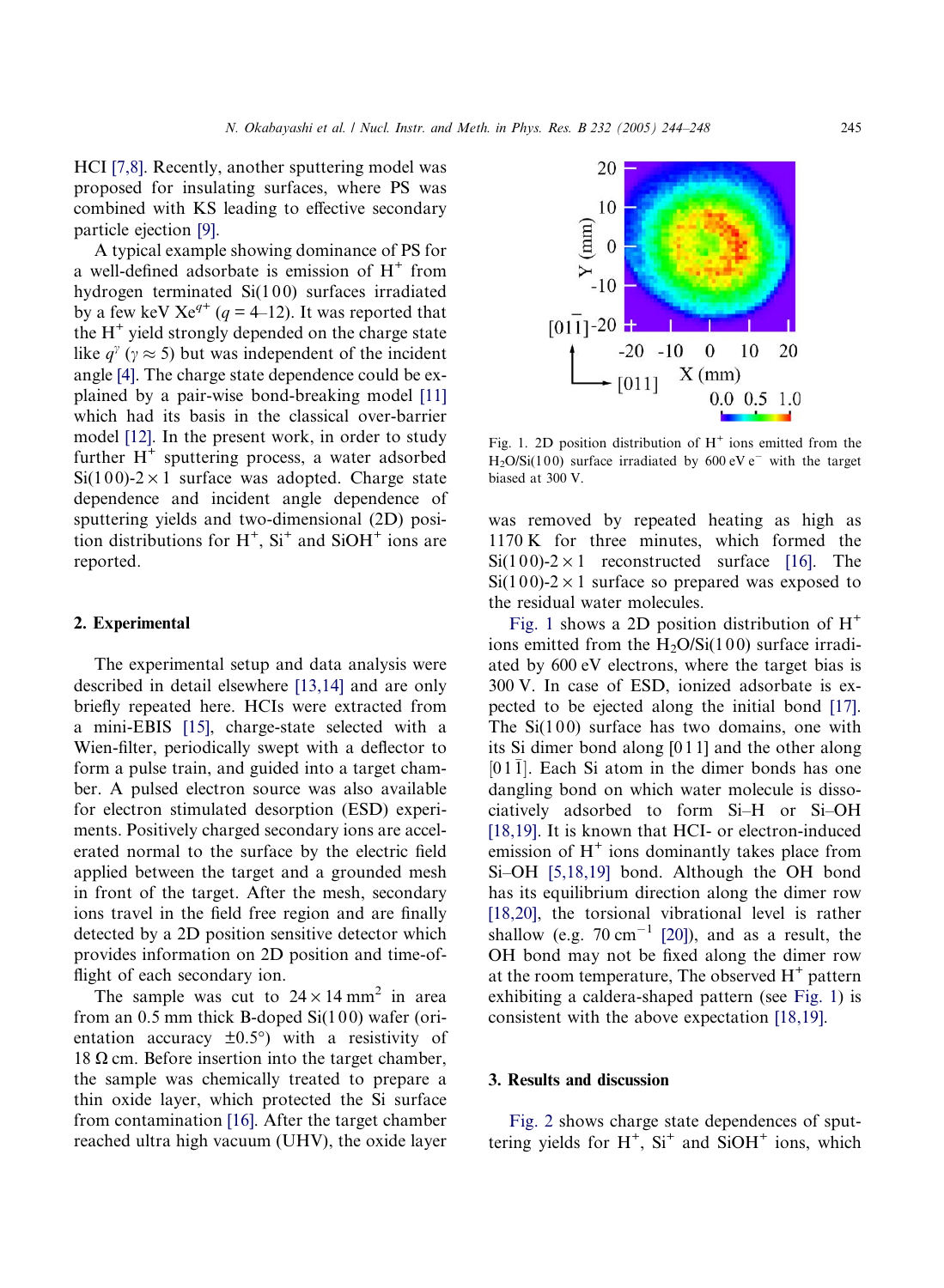<span id="page-2-0"></span>

Fig. 2. Charge state dependences of sputtering yields for  $H^+$ ,  $Si<sup>+</sup>$  and  $SiOH<sup>+</sup>$  ions emitted from the H<sub>2</sub>O/Si(100) surface irradiated by 3.2 keV Ar<sup>q+</sup> incident at  $\theta = 30^{\circ}$ .

were the main species emitted from the  $H<sub>2</sub>O$ Si(100) surface irradiated by 3.2 keV  $Ar^{q+}$  ions  $(q = 4-8)$  [\[13\].](#page-4-0) The incident angle  $\theta$  measured from surface normal is  $30^{\circ}$ . It is seen that the H<sup>+</sup> yield drastically increases with q like  $q^{\gamma}(\gamma \approx 3)$ , showing the typical feature of PS process. On the other hand, the  $Si<sup>+</sup>$  and  $SiOH<sup>+</sup>$  yields are independent of q, showing the characteristic feature of KS process. This sharp contrast between  $H^+$  and  $Si^+$  is similar to the case for  $H/Si(100)$  surface irradiated by a few keV Xe<sup>q+</sup> (q = 4–12), although  $\gamma \approx 5$  [\[4\].](#page-3-0) One of the reasons of this lower value of  $\gamma$  may be the contribution of KS, which was actually observed for  $H^+$  emission from untreated surfaces irradiated by 4.8 keV  $Ar^{q+}$  (q = 6–14) [\[3\]](#page-3-0).

Fig. 3 shows incident angle dependences of sputtering yields for  $H^+$ ,  $Si^+$  and  $SiOH^+$  ions emitted from the  $H_2O/Si(100)$  surface irradiated by 3.2 keV  $Ar^{5+}$  ions. It is seen that the yield of  $H^+$ ions increases with  $\theta$  like  $1/(\cos \theta)^{1.7}$ , which is the typical feature of KS process. This incident angle dependence of  $H^+$  yield is different from that for H/Si(100) surface irradiated by  $4 \text{ keV}$   $Xe^{8+}$ , where  $H^+$  yield is independent of  $\theta$  [\[4\].](#page-3-0) The yields of Si<sup>+</sup> and SiOH<sup>+</sup> ions also increased with  $\theta$  like  $1/(\cos \theta)^{1.7}$ , again showing the typical feature of KS process. This observation is the same as the case of  $Si<sup>+</sup>$  yield of H/Si(100) surface irradiated by 4 keV  $Xe^{8+}$  [\[4\].](#page-3-0)



Fig. 3. Incident angle dependences of sputtering yields for  $H^+$ ,  $Si<sup>+</sup>$  and  $SiOH<sup>+</sup>$  ions emitted from the H<sub>2</sub>O/Si(100) surface irradiated by  $3.2 \text{ keV Ar}^{5+}$ .

Fig. 4 shows 2D position distributions of  $H^+$ ions emitted from the  $H_2O/Si(100)$  surface irradiated by (a) 1.2 keV  $Ar^{3+}$  and (b) 1.2 keV  $Ar^{6+}$  for  $\theta = 40^{\circ}$  and a target bias of 600 V. The origin of the spatial coordinates of the distribution was determined at the center of  $F^+$  distributions [\[14\]](#page-4-0) of contaminant F atoms on the same surface, assuming  $F^+$  distributions were not disturbed by the KS process very much. It is seen that the distribution for  $Ar^{3+}$  impact consists of a single peak shifted along the  $[0\bar{1}\bar{1}]$  direction which coincides with the direction of incident beam. This observation indicates that the KS process plays some roles in addition to the PS process. The shift of the proton distribution for  $Ar^{6+}$  impact is less than that



Fig. 4. 2D position distributions of  $H^+$  ions emitted from the H<sub>2</sub>O/Si(100) surface irradiated by (a) 1.2 keV  $Ar^{3+}$  and (b) 1.2 keV  $Ar^{6+}$ , with the incident angle of 40 and the target bias of 600 V. The  $[0\bar{1}\bar{1}]$  direction is identical with the direction of incident beam.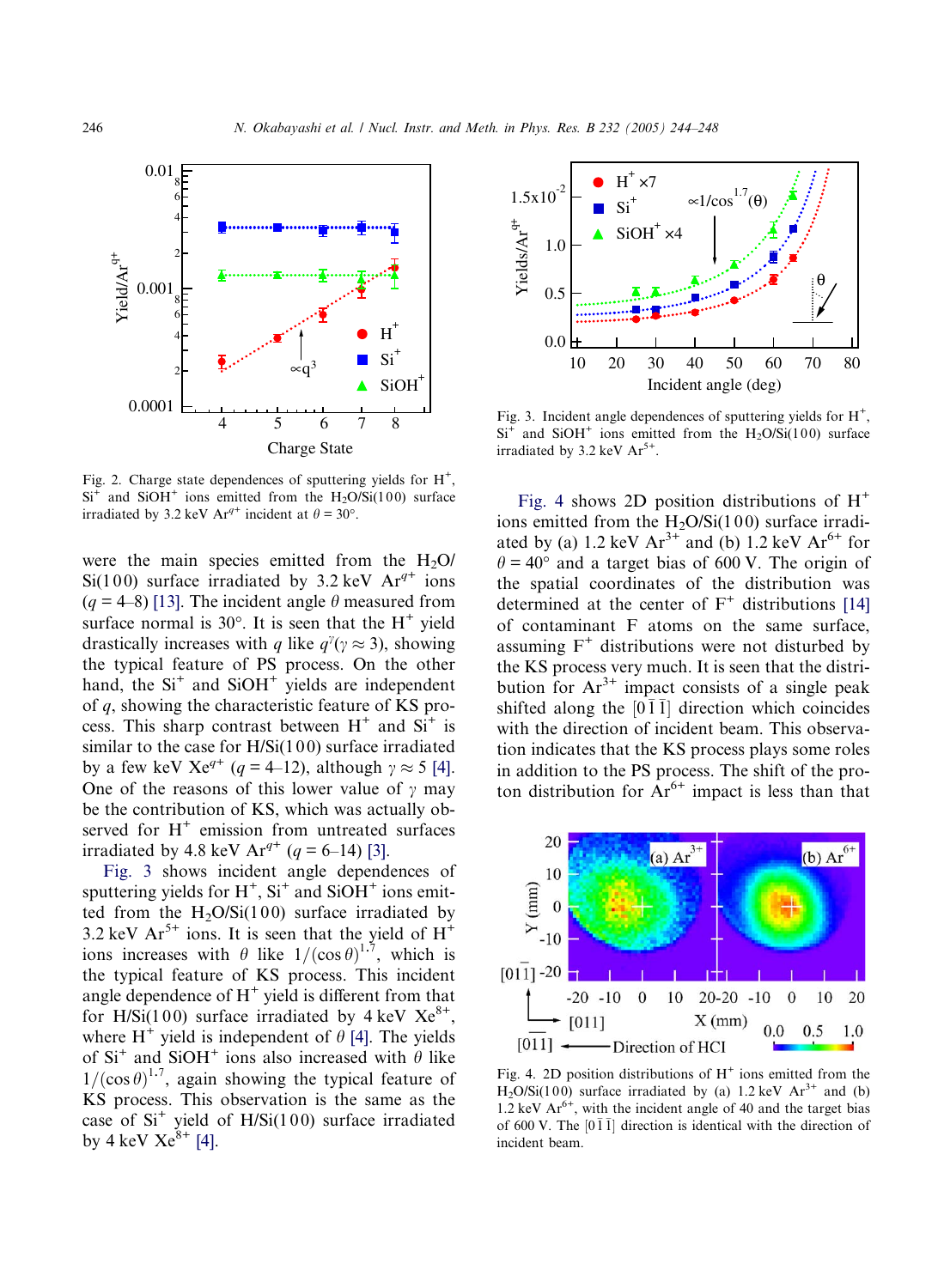<span id="page-3-0"></span>for  $Ar^{3+}$  impact, indicating the relative contribution of PS process gets more important than the case of  $Ar^{3+}$ .

Fig. 5 shows the 2D position distributions of  $H^+$  ions emitted from the H<sub>2</sub>O/Si(100) surface irradiated by 1.8 keV Ar<sup>6+</sup> incident at (a)  $\theta = 29^\circ$ and (b)  $\theta = 47^{\circ}$ , where the target bias is 400 V. It is seen that the peak position is shifted along the [011] direction as the incident angle increases, which shows that the KS process plays some role on the proton emission.

Fig. 6 shows 2D position distributions of (a)  $Si<sup>+</sup>$ ions and (b)  $SiOH<sup>+</sup>$  ions emitted from the H<sub>2</sub>O/  $Si(100)$  surface irradiated by 1.8 keV Ar<sup>6+</sup> inci-



Fig. 5. 2D position distributions of  $H^+$  ions emitted from the  $H_2O/Si(100)$  surface irradiated by 1.8 keV  $Ar<sup>6+</sup>$  incident at (a)  $\theta$  = 29° and (b)  $\theta$  = 47°, with the target bias of 400 V. The [0  $\overline{1}$ ] direction is identical with the direction of incident beam.



Fig. 6. 2D position distributions of (a)  $Si<sup>+</sup>$  ions and (b)  $SiOH<sup>+</sup>$ ions emitted from the  $H<sub>2</sub>O/Si(100)$  surface irradiated by 1.8 keV Ar<sup>6+</sup> incident at  $\theta = 47^{\circ}$ , with the target bias of 400 V. The  $[0\bar{1}\bar{1}]$  direction is identical with the direction of incident beam.

dent at  $\theta = 47^{\circ}$ , where the target bias is 400 V. It is seen that the 2D distribution of  $Si<sup>+</sup>$  has a tail toward the downstream of Ar ions, which extends further when the incident angle increases, although the peak appears at normal direction to the surface almost independently of the incident angle. On the other hand, the 2D distribution of  $SiOH<sup>+</sup>$  does not have such a long tail but the peak position is shifted toward the downstream of Ar ions. These observations indicate that  $Si<sup>+</sup>$  and  $SiOH<sup>+</sup>$  ions are both preferentially sputtered toward the downstream of Ar ions, which are at least qualitatively consistent with the feature of KS process.

# 4. Conclusion

In the present paper, charge state dependence and incident angle dependence of sputtering yields and 2D position distributions for  $H^+$ ,  $Si^+$  and  $SiOH<sup>+</sup>$  ions emitted from the H<sub>2</sub>O/Si(100) surface were reported. It was shown for a few keV  $Ar^{q+}$  $(q = 4-8)$  impact that (1) the emission of H<sup>+</sup> ions had the features of PS process and KS process, (2)  $Si<sup>+</sup>$  and  $SiOH<sup>+</sup>$  ions were ejected dominantly by KS process.

## Acknowledgements

We are deeply indebted to K. Ueda, T. Komeda and S. Fukatsu for their valuable advice, particularly on the sample preparation. Thanks are also due to K. Kuroki for the discussion on the physical processes and the advice on the experimental setup.

# References

- [1] A. Arnau et al., Surf. Sci. 27 (1997) 113.
- [2] T. Schenkel, A.V. Hamza, A.V. Barnes, D.H. Schneider, Prog. Surf. Sci. 61 (1999) 23.
- [3] N. Kakutani, T. Azuma, Y. Yamazaki, K. Komaki, K. Kuroki, Nucl. Instr. and Meth. B 96 (1995) 541.
- [4] K. Kuroki, N. Okabayashi, H. Torii, K. Komaki, Y. Yamazaki, Appl. Phys. Lett. 81 (2002) 3561.
- [5] K. Kuroki, K. Komaki, Y. Yamazaki, Nucl. Instr. and Meth. B 203 (2003) 183.